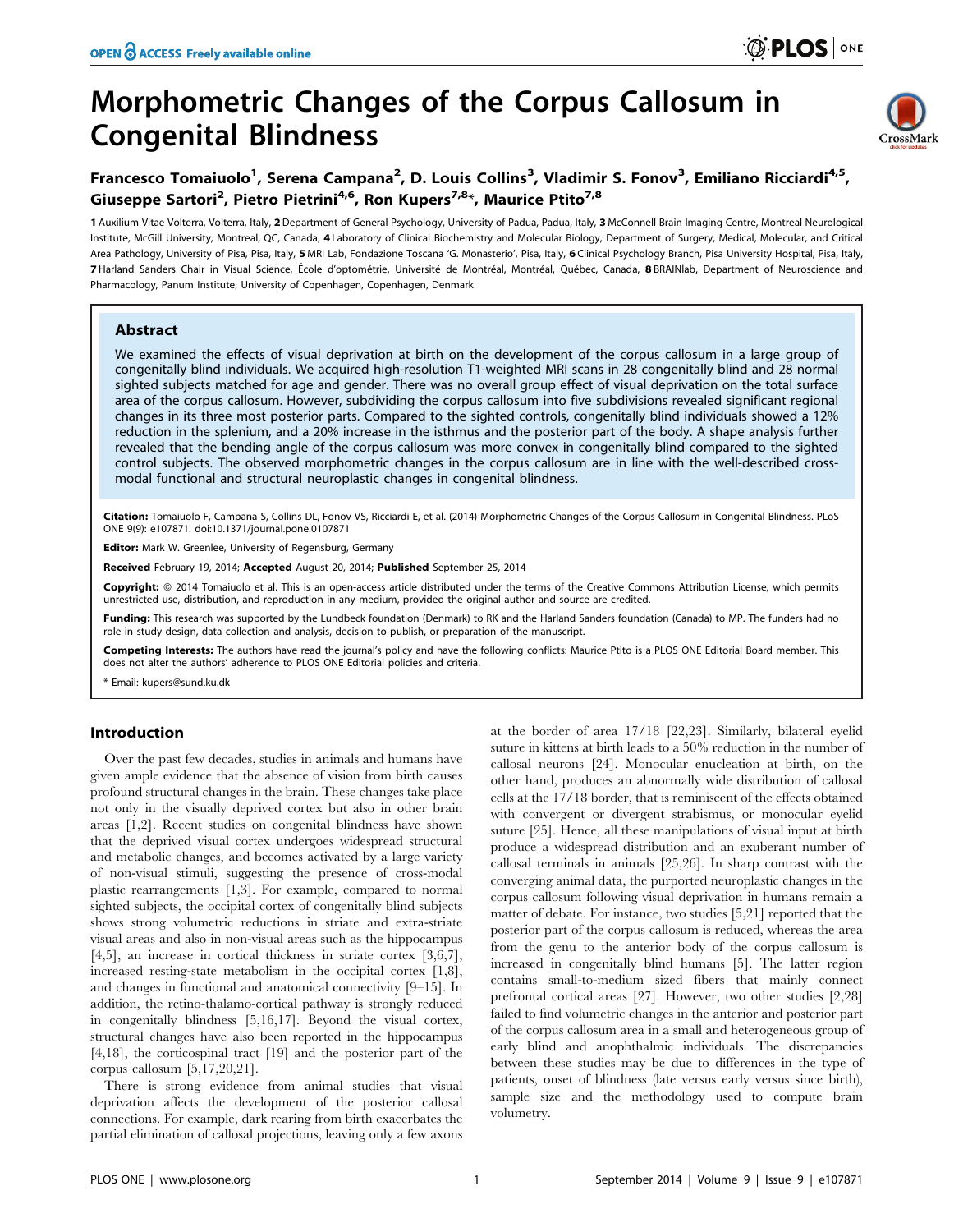In this study, we investigated the corpus callosum in a large and homogeneous cohort of congenitally blind subjects, using a method that enables us to take into account the between group global shape differences in the corpus callosum. We showed previously that shape is an important factor for correctly subdividing and measuring the volume of the sub-callosal regions [29].

#### Materials and Methods

# Subjects

Twenty-eight congenitally blind individuals, (16 males, age:  $37\pm16$  yrs, range: 19–60 yrs; 12 females, age:  $33\pm13$  yrs, range: 19–63 yrs) and 28 normal sighted control subjects matched for gender and age (16 males, age:  $31\pm8$  yrs, range: 22–48 yrs; 12 females:  $33\pm13$  yrs, range:  $21-58$  yrs) were included in the study. Participants were recruited from three different centers (see below). All subjects gave written informed consent after the protocol was read to them and the study protocol was approved by the Ethical Committee of Copenhagen and Frederiksberg municipalities, the Comité mixte d'éthique de la recherché/Regroupement Neuroimagerie Québec (CMER-RNQ) and the Comitato Etico per la Sperimentazione del Farmaco dell'Universita` di Pisa. All blind participants were deprived of vision from birth and had no history of light perception. None of the participants had any known neurological, psychiatric or genetic syndromes. Demographic data and the causes of blindness are summarized in Table 1.

#### Imaging

T1-weighted MRIs of the brain were collected at the Unite´ de Neuroimagerie Fonctionelle, Université de Montréal, Canada (8 blind and 8 sighted controls), the MRI Lab, Fondazione Toscana 'G. Monasterio', Italy (11 blind and 11 sighted controls) and the DRCMR, Hvidovre University Hospital, Copenhagen, Denmark (9 blind and 9 sighted controls). The Montreal MRIs were acquired on a 1.5 Tesla magnet (Magnetom Avanto, Siemens, Erlangen, Germany), equipped with an 8-channel head coil, using a gradient echo pulse sequence  $TR = 2240$  ms,  $TE = 9.2$  ms, FOV = 256 mm, matrix = 256 $\times$ 256, voxel size = 1 mm<sup>3</sup>). The Pisa MRIs were acquired on a GE Signa 1.5 Tesla scanner (General Electric Milwaukee, WI), equipped with a 2-channel head coil, using high resolution T1-weighted spoiled gradient echo  $(TR = 2270 \text{ ms}, \text{TE} = 3.6 \text{ ms}, \text{FOV} = 240 \text{ mm}, \text{ma}$  $(TR = 2270 \text{ ms}, \qquad TE = 3.6 \text{ ms}, \qquad FOV = 240 \text{ mm}, \qquad \text{ma}$ trix =  $512\times512$ , voxel size =  $0.5\times0.5\times1$  mm; resampled to 1 mm<sup>3</sup> ). The Copenhagen MRIs were acquired on a Siemens Trio 3 Tesla magnet (Siemens, Erlangen, Germany), equipped with an 8-channel head coil, using a gradient echo pulse sequence (TR = 1540, TE = 3.9 ms; flip angle =  $30^{\circ}$ ; FOV = 256 mm; matrix =  $256 \times 256$ ; voxel size = 1 mm<sup>3</sup>).

#### Pre-processing of the T1-MRI images

Native brain MRI volumes were checked for scanner artefacts and gross anatomical abnormalities such as enlarged ventricles and/or macroscopic focal lesions. Subsequently, images were corrected for image intensity non-uniformity [30] and intensity normalized to a range from 0 to 100. Each pre-processed native MRI brain volume was individually re-aligned by positioning it along the anterior-posterior commissure line and by rotating it such that the septum pellucidum and at least a large part of the falx were visible in the sagittal plane. The high spatial resolution brain sampling allowed images to be rotated by small angles in the three orthogonal planes, thus facilitating the identification of anatomical landmarks for the selection of the regions of interest (ROI). This is particularly important in order to obtain a reliable

measure of the corpus callosum that was sampled from its most medial part on a 1 mm thickness slice.

# Segmentation of the corpus callosum

We manually segmented the corpus callosum using the midsagittal MRI slice in which the septum pellucidum and the falx were simultaneously visible. The pericallosal sulcus was used as the dorsal and rostral boundaries, whereas the III ventricle and the cisterna superior formed the ventral boundary. In cases where it was not possible to distinguish between the corpus callosum and the fornix, the boundary was defined by the shortest line between the anterior and the posterior end of the corpus callosum with the fornix. Two independent raters (SC and FT), who were unaware of the participants' condition, drew the ROIs. In case of disagreement, a consensus was sought. ROIs were mapped using the interactive program Display, developed at the McDonald Brain Imaging Centre, Montreal Neurological Institute ([http://](http://www.bic.mni.mcgill.ca/ServicesSoftware/ServicesSoftwareMincToolKit) [www.bic.mni.mcgill.ca/ServicesSoftware/](http://www.bic.mni.mcgill.ca/ServicesSoftware/ServicesSoftwareMincToolKit)

[ServicesSoftwareMincToolKit](http://www.bic.mni.mcgill.ca/ServicesSoftware/ServicesSoftwareMincToolKit)). This program permits labelling of voxel regions on single slices of the MRI volume and allows for the simultaneous visualisation in the sagittal, axial and coronal planes. Any area can be selected using the Display ''mouse brush'', to colour the voxels of the ROI. This colouring procedure, accompanied with the 3D view of the MRI planes, allows better landmark identification. We first determined the ROI anatomical landmarks, and then we marked the voxels of the ROI by colouring.

#### Shape analysis

To quantify the shape of the corpus callosum, we applied the same procedure as used in our previous investigations [29,31]. An automatic procedure constructed the minimum rectangle covering each individual's identified ROI on native space MRI. The bending angle of the corpus callosum was measured by calculating the value of the vertex angle of the isosceles triangle which had the same base and height of the minimum rectangle circumscribing the corpus callosum using the equation: [2arctg/(base/2height)].

#### Brain volume normalization

i. Preprocessing. After non-uniformity correction and intensity normalization described above, all MRIs scans were linearly transformed into the Talairach-like space MNI152 2009c [32] using the mritotal program described by Collins et al. [33]. Brain tissues were segmented with BEaST [34] and intensities within brain only were normalized linearly using histogram matching.

ii. Population-specific template. An unbiased, left-right symmetric, group average was then created using the algorithm described in Fonov et al. [32]. This procedure builds the population-specific average anatomical template – (see Figure 1A) in an iterative fashion. An initial group average template is built with voxel-by-voxel averaging all linearly transformed datasets. At each iteration 1) the non-linear mapping between each dataset and the group average is estimated with ANIMAL [35] the transformation is used to resample the dataset into the average space, 3) all datasets are then averaged together to create a temporary template, and 4) the inverse of the average deformation of all datasets is applied to the temporary template to create a spatially unbiased average template. The first iterations estimate large deformations to account for large morphological differences between subjects. Each successive iteration reduces the spacing between grid nodes that define the transformation to estimate finer transformations to refine the fit between the subject and the evolving average template. When completed, the procedure yields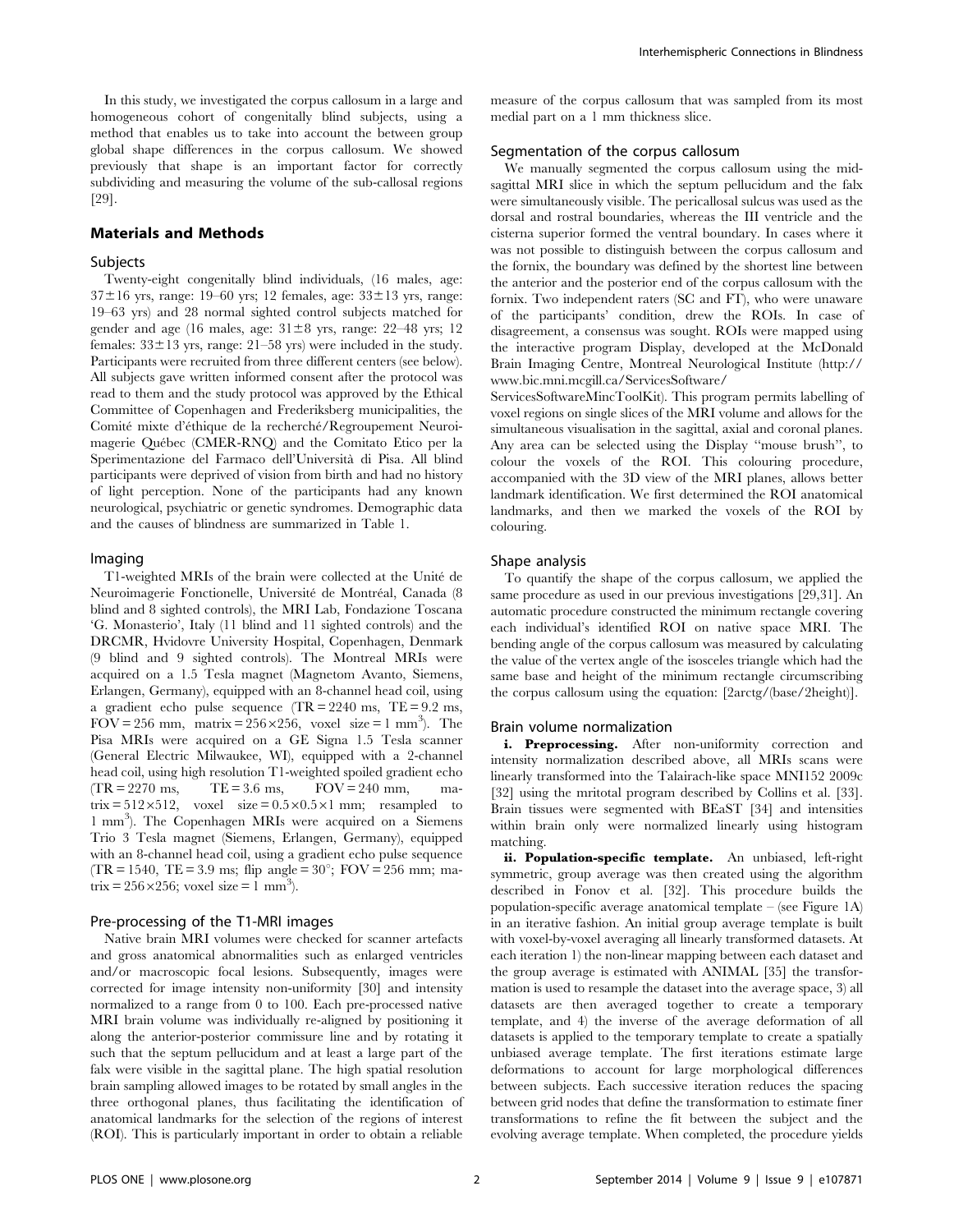Table 1. Demographic data and causes of blindness.

| <b>Subject ID</b> | Sex | Age | <b>Handedness</b> | <b>Characteristics blindness</b>     |       |
|-------------------|-----|-----|-------------------|--------------------------------------|-------|
|                   |     |     |                   | Cause                                | Onset |
| cb01              | F   | 49  | R                 | Retinopathy of prematurity           | Birth |
| cb02              | M   | 41  | $\mathsf{R}$      | Retinis pigmentosa                   | Birth |
| cb03              | M   | 39  | R                 | Retinal detachment                   | Birth |
| cb04              | M   | 58  | R                 | Congenital cataract                  | Birth |
| cb05              | M   | 38  | R                 | Retinopathy of prematurity           | Birth |
| cb06              | F   | 31  | $\mathsf R$       | Glaucoma, aniridia                   | Birth |
| cb07              | M   | 20  | R                 | Leber's amaurosis                    | Birth |
| cb08              | M   | 23  | $\mathsf R$       | Congenital cataract                  | Birth |
| cb09              | M   | 27  | R                 | Fibroblasia                          | Birth |
| cb10              | F   | 27  | R                 | Optic nerve atropy                   | Birth |
| cb11              | F   | 42  | R                 | Retinopathy of prematurity           | Birth |
| cb12              | M   | 60  | R                 | Congenital glaucoma                  | Birth |
| cb13              | F   | 31  | R                 | Microphthalmia + Congenital Cataract | Birth |
| cb14              | F   | 23  | R                 | Optic nerve atropy                   | Birth |
| cb15              | M   | 35  | R                 | Retinopathy of prematurity           | Birth |
| cb16              | M   | 57  | $\mathsf{R}$      | Congenital cataract                  | Birth |
| cb17              | M   | 58  | R                 | Congenital glaucoma                  | Birth |
| cb18              | F   | 19  | R                 | Congenital glaucoma                  | Birth |
| cb19              | F   | 63  | R                 | Congenital glaucoma                  | Birth |
| cb20              | F   | 26  | R                 | Retinopathy of prematurity           | Birth |
| cb21              | M   | 56  | R                 | Retinopathy of prematurity           | Birth |
| cb22              | F.  | 21  | R                 | Retinopathy of prematurity           | Birth |
| cb23              | M   | 21  | R                 | Retinopathy of prematurity           | Birth |
| cb24              | F   | 41  | R                 | Retinopathy of prematurity           | Birth |
| cb25              | М   | 19  | R                 | Retinopathy of prematurity           | Birth |
| cb26              | M   | 23  | Г                 | Retinopathy of prematurity           | Birth |
| cb27              | F   | 27  | R                 | Retinopathy of prematurity           | Birth |
| cb28              | M   | 23  | R                 | Glaucoma                             | Birth |

Abbreviations:  $M =$  male;  $F =$  female;  $R =$  right;  $L =$  left.

doi:10.1371/journal.pone.0107871.t001

an unbiased average template of all datasets and the non-linear transformations required to map each subject from their native space to the common average template space.

Two of the authors (FT, LC) drew the CC labeling on the sagittal slice of the unbiased average template that best represented the mid-sagittal section according to criteria previously described for individual CC labeling, see Figure 1B, 1C. For the purpose of visualization, averages of two cohorts (blind and sighted) were also calculated – see Figure 1D for average of NC and 1E for CB cohort.

# Sub-regional areal segmentation of the average template

We used an automatic procedure to construct the minimum rectangle that circumscribes the corpus callosum. Four lines perpendicular to the longest side of the minimum rectangle subdivided the corpus callosum into five contiguous sub-regions, covering 33, 17, 17, 13 and 20% respectively of its total length. Since the automatic procedure could not properly subdivide the rostrum, genu and rostral body of the corpus callosum as proposed by Witelson [36], we kept the regions in the anterior third callosal together as in Bermudez & Zatorre [37]. This division resulted in the following contiguous sub-regions along the rostro-caudal direction: a) the anterior third of the corpus callosum, including the rostrum, the genu, and the rostral body; b) the anterior midbody; c) the posterior mid-body; d) the isthmus; and e) the splenium.

# Automatic measurement of cross-section area

Transformation fields calculated during the group average creation process were used to calculate the surface area of each labeled sub-region by integrating Jacobian determinant maps of the transformation fields in the sagittal plane, producing a measurement cross sectional area of each CC region in linearly transformed stereotaxic space, thus normalizing for brain size. Multiplying the Jacobian determinant by the inverse of the linear native-to-stereotaxic space transform scaling factor allows us to estimate the native (absolute) area of the CC region in subject.

# Data Analysis

To test for possible differences between MRI data collection sites (Copenhagen, Montreal and Pisa), we used a one-way ANOVA on the callosal ROIs in native space. No significant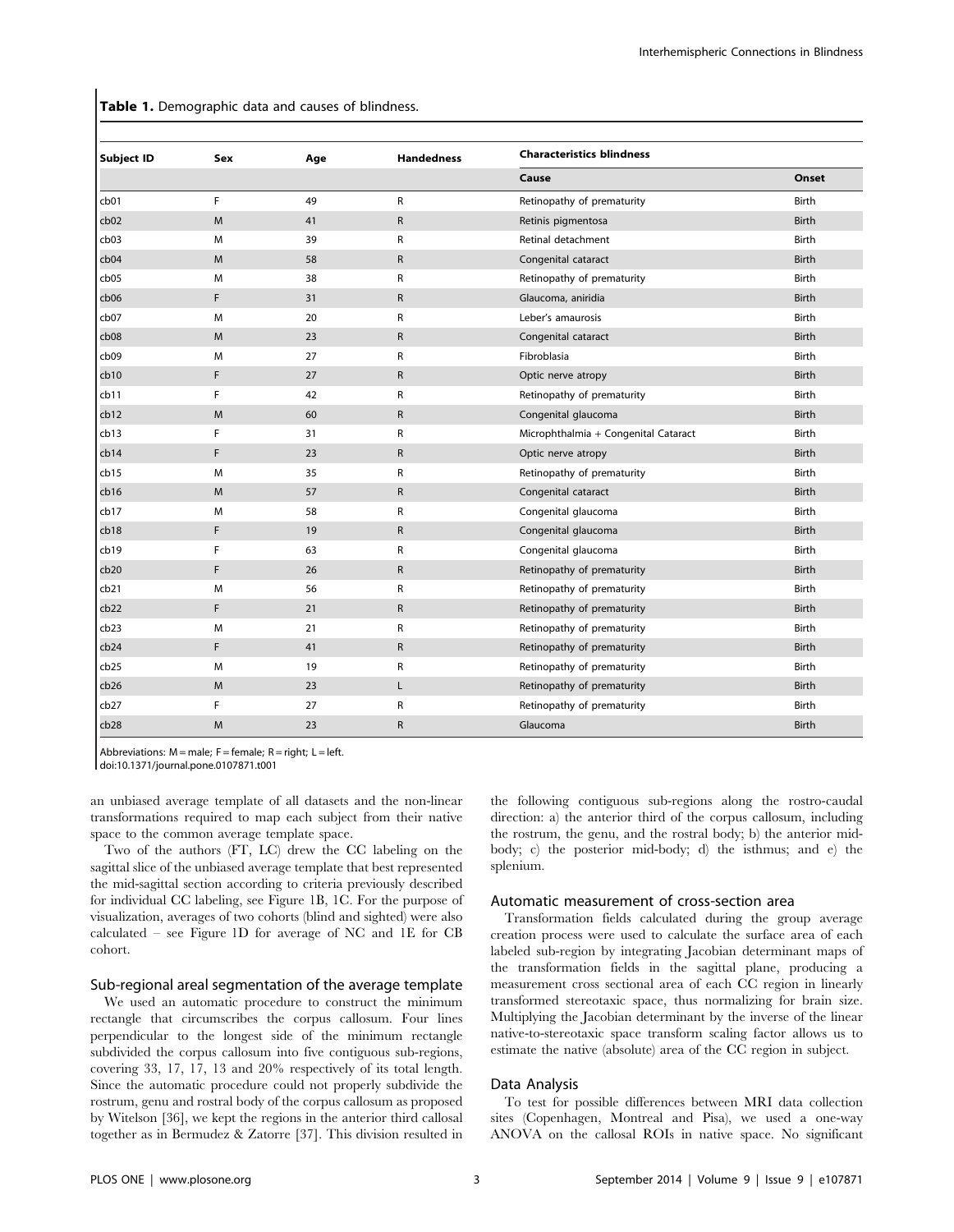

Figure 1. Mid-sagittal sections of the corpus callosum. A: callosal area of the anatomical average of both cohorts; B: callosal sub-regions drawn by two experts (FT and LC). This resulted in the following regions: 1) the anterior third of the corpus callosum, including the rostrum, the genu, and the rostral body; 2) the anterior mid-body; 3) the

posterior mid-body; 4) the isthmus; and 5) the splenium; C: callosal area of the anatomical average of NC cohort; D: callosal area of the anatomical average of CB cohort. Note the smaller splenium in CB. doi:10.1371/journal.pone.0107871.g001

differences were found  $(F(2,53) = 0.05, n.s.)$ . We used an ANCOVA to assess group and gender differences in the bending angle of the corpus callosum in native MRI space, thereby including age as a co-varying factor. Finally, we used ANCOVAs to test for group and gender differences in the overall surface area of the corpus callosum and in the surface areas of the five callosal sub-regions, including age as a co-varying factor. These AN-COVA analyses used the surface areas estimated in the common stereotaxic space to account for differences in brain size. Bonferroni correction was used for multiple comparisons of the five callosal subregions, with p-values  $\leq 0.01$  considered as statistically significant. Post-hoc comparisons were carried out by Scheffe's test; significance level was set at  $p<0.05$ . Data are presented as means  $\pm$  SD.

# Results

#### Shape analysis

As illustrated in Figure 2, the corpus callosum binding angle was more convex in congenitally blind than in sighted controls  $(F_{(1,52)}) = 6.77$ ; p = 0.012, CB: 109.6<sup>o</sup> ± 4.9<sup>o</sup> vs. NC: 113.4<sup>o</sup> ± 5.7<sup>o</sup>). We did not find a significant gender difference or group by gender interaction effect.

#### Sub-regional areas

The total corpus callosum surface area for the two groups was not significantly different. However, we observed significant group differences for three of the five callosal sub-regions, all belonging to the posterior half of the corpus callosum (Figure 3). In line with our hypothesis, blind individuals had a significantly lower surface area of the splenium  $(F(1,54) = 12.64, p < 0.001; NC:$  $260.84 \pm 41.7$  mm<sup>2</sup> vs CB:  $225.64 \pm 31.7$  mm<sup>2</sup>). In addition, blind individuals also had a significant increase in the size of the posterior mid-body (107.26 $\pm$ 21.67 mm<sup>2</sup> and 89.64 $\pm$ 16.51 mm<sup>2</sup> for blind and sighted individuals, respectively;  $F(1,54) = 11.7$ ,  $p = 0.001$  and the isthmus (79.4±16.66 mm<sup>2</sup> and  $64.16 \pm 10.31$  mm<sup>2</sup> for blind and sighted individuals, respectively;  $F(1,54) = 14.61$ , p $\leq 0.001$ ). Finally, we observed a significant group by gender interaction for the isthmus  $(F_{(1,52)} = 7.24, p = 0.01)$ . A post-hoc analysis revealed that blind males had a larger isthmus than any of the other groups (CB males:  $87.24 \pm 18.81$  mm<sup>2</sup>; CB females:  $68.95 \pm 11.83$  mm<sup>2</sup>; NC males:  $63.49 \pm 10.05$  mm<sup>2</sup>; NC females:  $65.06 \pm 11.04$  mm<sup>2</sup>). None of the other contrasts were significant.

# **Discussion**

The callosum is a crucial pathway, transferring information between the two hemispheres. A body of data from neuroanatomical, electrophysiological, tracing and partial ablation studies in nonhuman primates has revealed that the corpus callosum is topographically organized [38]. This was confirmed in several recent neuroimaging studies in humans, using diffusion tensor imaging and fiber tractography [39–46]. These studies have shown that also in humans specific functions are conveyed through different sub-divisions of the corpus callosum. Thus, fibers crossing the rostrum and the genu of the corpus callosum convey taste information, whereas those in the rostral body, anterior mid-body and posterior mid-body are involved in motor functions and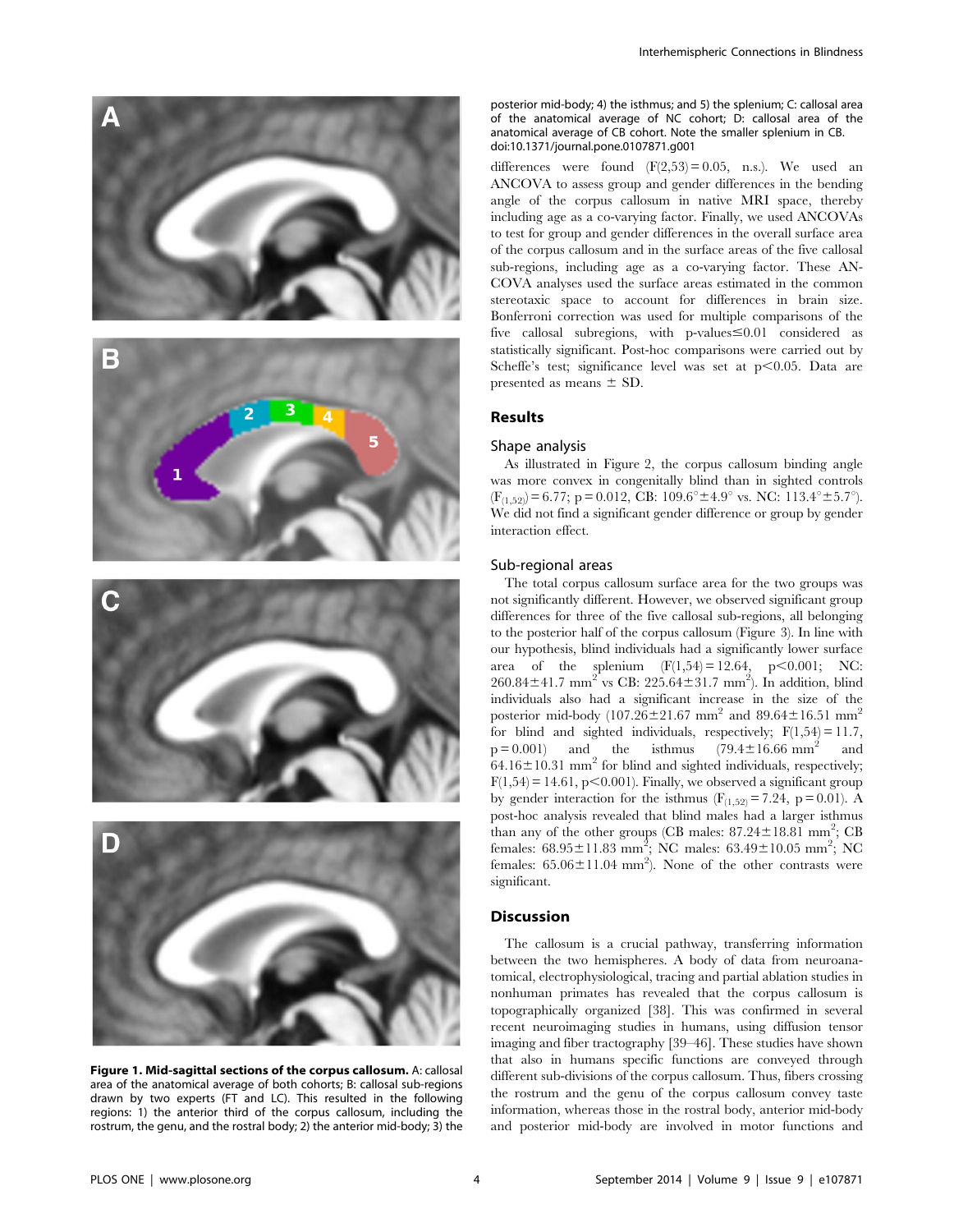

Figure 2. Example of a shape analysis of the corpus callosum in a congenitally blind (CB) and a normal sighted control (NC) individual. An automatic procedure generated the minimum rectangle that circumscribes the corpus callosum. The vertex angle of the isosceles triangle was estimated, which has the same base and height of the minimum rectangle circumscribing the corpus callosum. Congenitally blind subjects had a more convex corpus callosum compared to normal control subjects. Note the group difference in ratio between height and base. doi:10.1371/journal.pone.0107871.g002

touch. Finally, callsoal fibers of the isthmus and splenium carry auditory and visual information.

In this study, we examined the corpus callosum in a large and homogeneous cohort of congenitally blind individuals who never had any visual experience, and who were devoid of focal brain



Figure 3. Callosal sub-region areas in congenitally blind (CB) and normal sighted control (NC) subjects. CB had a significant decrease in surface area of the splenium but a significant increase in the caudal part of the body and the isthmus. doi:10.1371/journal.pone.0107871.g003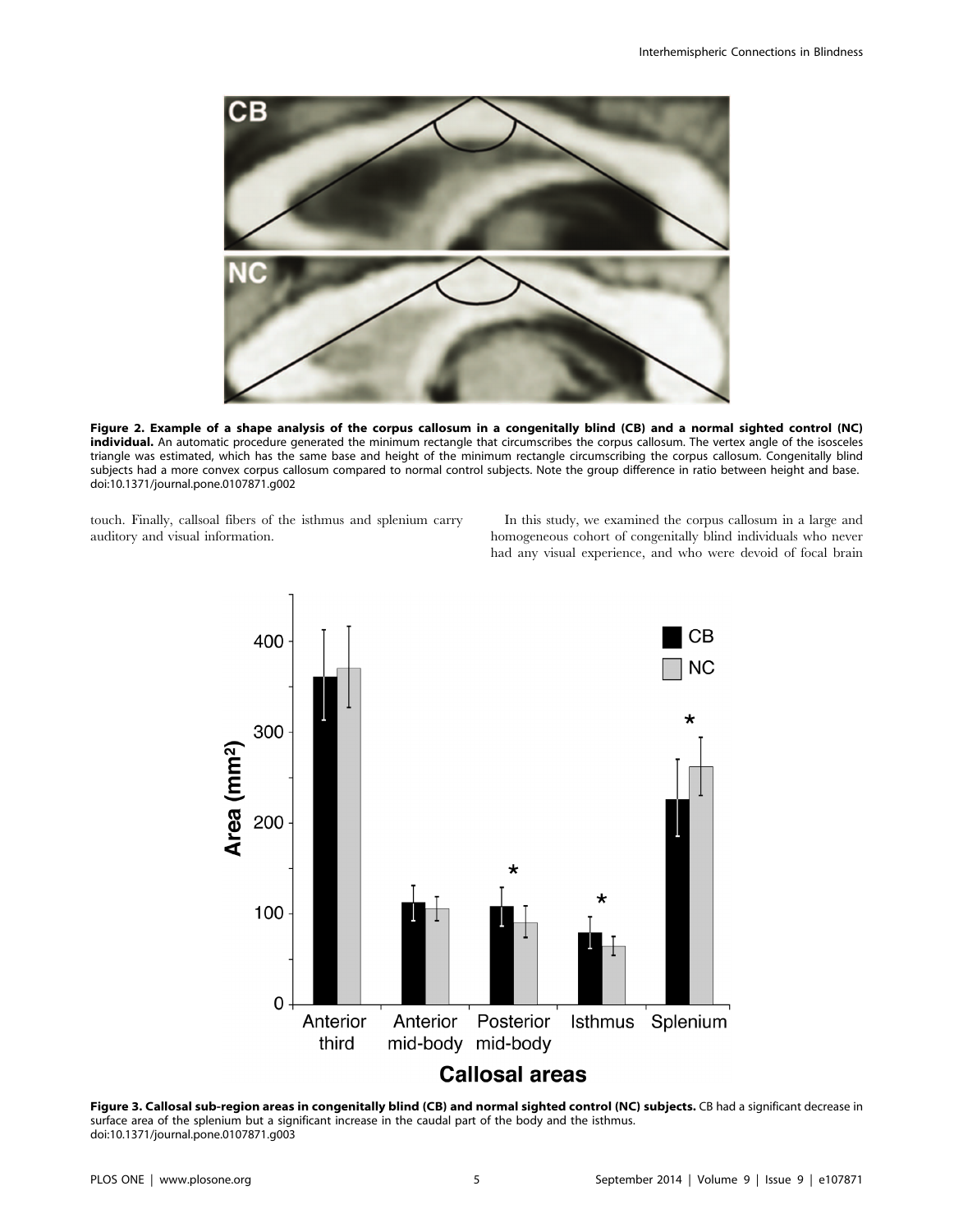damage, hydrocephalus or specific genetic syndromes. We used a specific method to split the corpus callosum into sub-callosal areas, ruling out possible errors induced by group differences in shape [29]. Our results showed significant group differences in callosal shape and volume.

#### Shape differences in the corpus callosum

Our data indicate that the corpus callosum has a more convex bending angle in congenitally blind compared to sighted subjects. We ascertained that this difference in callosal shape could not be attributed to associated neurological or psychiatric diseases [29,47–49]. A very convex callosal shape was reported in patients affected by severe brain atrophy [29,50] while a very concave shape was observed in patients with premature termination of brain development [31,47]. As a significant number of our congenital blind subjects suffered from retinopathy of prematurity, it could be argued that the observed alteration in callosal shape is due to preterm birth. To rule out this possibility, we subdivided our CB sample into those with blindness due to retinopathy of prematurity  $(N = 12)$  and those with blindness due to other aetiologies ( $N = 16$ ). This statistical comparison did not yield a significant difference, indicating that prematurity per se was not responsible for the change in callosal binding.

How to interpret changes in callosal shape? There is evidence that a multitude of neurological diseases will cause atrophy of the corpus callosum, leading to changes in its size and shape. Loss or reductions of cortical neuronal populations will lead to a reduced number of inter-hemispheric connections, whereas lesions of the white matter will induce alterations in the recipient cortical layers. This will cause alterations in both the size and the shape of the corpus callosum. This idea is supported by numerous studies that have shown that various brain pathologies such as schizophrenia [51], Niemann-Pick Disease [48], multiple sclerosis [52] and ''diffuse axonal injuries'' [53] result in modifications of the interhemispheric commissure. In the case of congenital blindness, the atrophy of the visual cortex [5] will cause a reduction in the number of fibers coursing through the splenium, inducing both a volume reduction of that sub-region and a generalized change in callosal shape. Alterations in callosal shape are even used as a clinical index of the severity of brain lesions [48].

Group differences in callosal shape could theoretically induce measurement errors when sub-dividing the callosum in different parts [31,54]. A more convex shape (similar to that in CB) could lead to an underestimation of the surface area of the median part of the corpus callosum, i.e. the anterior mid-body, the posterior mid-body and the isthmus; at the same time, it could lead to an overestimation of the anterior and posterior part of the corpus callosum [29]. To rule out this possibility, we used a non-linear transformation of each brain volume to ensure that our results would not be affected by possible group differences in shape [29,55].

#### Surface area differences in the corpus callosum

In order to estimate callosal surface areas, we used integration of the jacobian determinants of the transformation fields obtained during the group average creation process described above. This method reduces the inter-individual variability in gross brain size and allows for optimal inter-subject comparison of ROI sizes. Our specific intra-callosal area measurement approach revealed that

# References

1. Kupers R, Ptito M (2014) Compensatory plasticity and cross-modal reorganization following early visual deprivation. Neurosci Biobehav Rev. 41C: 36–52. the group differences were constrained to the posterior half of the corpus callosum. In line with our hypothesis, the splenium, i.e. the area connecting large areas of the occipito-temporal and occipitoparietal cortices, was significantly smaller in the group of blind subjects. This finding is in line with earlier voxel-basedmorphometry reports of volume reductions of striate and extrastriate visual cortical areas in congenitally blind individuals [5,16,56] and with reports of decreased functional connectivity of the left and right occipital cortices in congenital blind individuals, as measured by resting state fMRI [12]. Together, this has prompted us to speculate that visual deprivation triggers a cascade of structural changes, going from grey matter reductions in the lateral geniculate nucleus, the striate and extrastriate visual cortices, up to white matter reductions in the posterior part of the corpus callosum that relays interhemispheric transfer of visual or acoustic information. Despite this significant reduction in the volume of the splenium in congenitally blind individuals, around the vast majority of the splenial connections remain present [28]. This raises the issue as to the type of information that these fibers convey. Numerous studies have shown that congenital blindness in humans leads to a reorganization of the brain through a process of cross-modal plasticity [57]. Indeed, the visual cortex of congenitally blind individuals can be activated by a wide variety of nonvisual inputs and using various cognitive tasks [57–59]. In addition, several studies have shown that there are also alterations in the functional connectivity of the occipital cortex [9–13,60]. Together, these findings may explain the observation that there is only a partial volumetric loss in the splenial volume.

In contrast with the reduction in splenial surface, congenitally blind individuals had a 20% increase in the volume of the caudal mid-body and isthmus. Whereas the posterior mid-body is involved in the interhemisheric transfer of somatosensory information from primary and secondary somatosensory cortex, and posterior parietal cortex, the isthmus contains fibers crossing the midline originating from posterior parietal and superior temporal areas [40]. These data are in line with a vast literature showing that blind individuals rely more strongly on auditory and somatosensory information, and perform better in various tactile and auditory tasks [1].

#### Conclusion

Our results show that congenital blindness leads to a selective reduction in the surface area of the splenium, and to an increase in surface area of the isthmus and the posterior part of the body. Further studies based on histological evaluation and diffusion tensor imaging will provide more specific information about the type and the origin of the fibres running in different parts of the corpus callosum in congenitally blind individuals. Such studies will further our knowledge of how inter-hemispheric connectivity in congenital blindness differs from that in normal control subjects, thereby indicating the relationship between brain developmental plasticity and cognitive functions.

# Author Contributions

Conceived and designed the experiments: FT RK MP. Performed the experiments: ER RK MP. Analyzed the data: FT SC DLC VF. Contributed reagents/materials/analysis tools: DLC GS PP. Wrote the paper: FT RK MP.

2. Desgent S, Ptito M (2012) Cortical GABAergic interneurons in cross-modal plasticity following early blindness. Neural Plast. 2012: 590725. doi:10.1155/ 2012/590725.